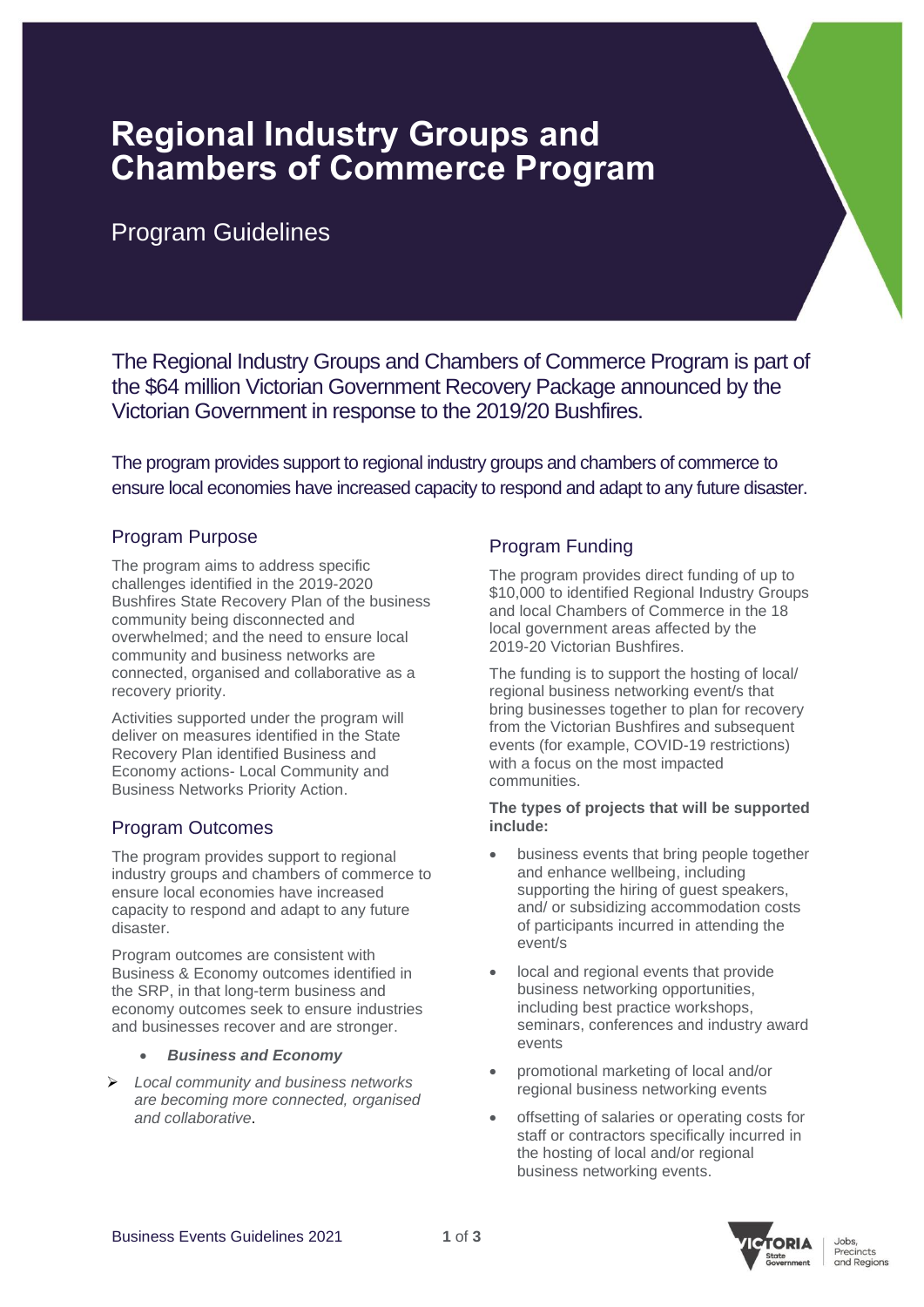#### **What will not be funded:**

- feasibility studies, business plans, cost benefit analysis and economic impact studies
- projects that may have a negative impact on existing businesses/ services.

Funding toward ongoing salaries for existing staff or contractors, as well as infrastructure projects or ongoing operating costs, will also not be funded through this program.

### Funding Conditions

Organisations must enter into a funding agreement with the Victorian Government. The funding should be fully expended and activities completed by 30 June 2022.

Within the funding agreement, an Activity Schedule is to be negotiated which sets out the following:

- activity details
- funding amounts
- agreed actions and payments
- activity budget
- reporting requirements
- acknowledgement and publicity requirements
- other activity specific requirements, and
- notices.

Due to the outbreak of coronavirus disease (COVID-19), any activities undertaken as part of the agreement must follow the criteria established by the Department of Health for social distancing and other transmission reduction measures available at: [https://www.coronavirus.vic.gov.au/hygiene](https://www.coronavirus.vic.gov.au/hygiene-physical-distancing#actions-for-an-organisation-workplace-or-employer)[physical-distancing#actions-for-an](https://www.coronavirus.vic.gov.au/hygiene-physical-distancing#actions-for-an-organisation-workplace-or-employer)[organisation-workplace-or-employer](https://www.coronavirus.vic.gov.au/hygiene-physical-distancing#actions-for-an-organisation-workplace-or-employer)

Recipients must provide details on how they will ensure the safety and well-being of all participants for COVID-19.

Activities must align with the Department of Jobs, Precincts and Regions policies on inclusion and diversity in relation to speakers and attendees at sponsored events.

The Department has adopted the panel pledge as part of its gender equality strategy, available at: https://malechampionsofchange.com/wp-

#### content/uploads/2016/04/The-Panel-Pledge.pdf (the Panel Pledge).

The funding recipient must commit to the Panel Pledge regarding gender balance at professional conferences, events, public taskforces and forums.

The funding recipient must provide a postevent evaluation report on completion of the event.

#### Process

Regional Development Victoria (RDV) will notify identified Regional Industry Groups and local Chambers of Commerce that direct funding of up to \$10,000 (excl. GST) will be available to each of them for the purpose of hosting local networking events and/or regional business networking events.

Acceptance of the funding is to be submitted to RDV, along with a project plan setting out the planned activity/ies of the individual industry group or chamber of commerce.

Recipients are highly encouraged to reach out to their respective Economic Development department within their local Council to ensure the proposed event/s align with the Economic Development Strategy and Recovery Plan.

# **Eligibility**

The Minister for Regional Development will advise identified regional industry groups and chambers of commerce located within each of the 18 local government areas listed in Table 1 of the funding available under this program.

The decision to provide funding to any additional organisations that express an interest in accessing funding through this program will be at the discretion of the Minister and dependent on funding availability.

To be eligible for funding, the regional industry group or chamber of commerce must:

- be based in one of the identified 18 local government areas and alpine resort areas identified under Disaster Recovery Funding Arrangements (DRFA) for business recovery, as listed in Table 1 below
- be a non-profit, business membershipbased organisation (with a membership of businesses) that services a specific geographic area within one of the 18 local government areas listed in Table 1

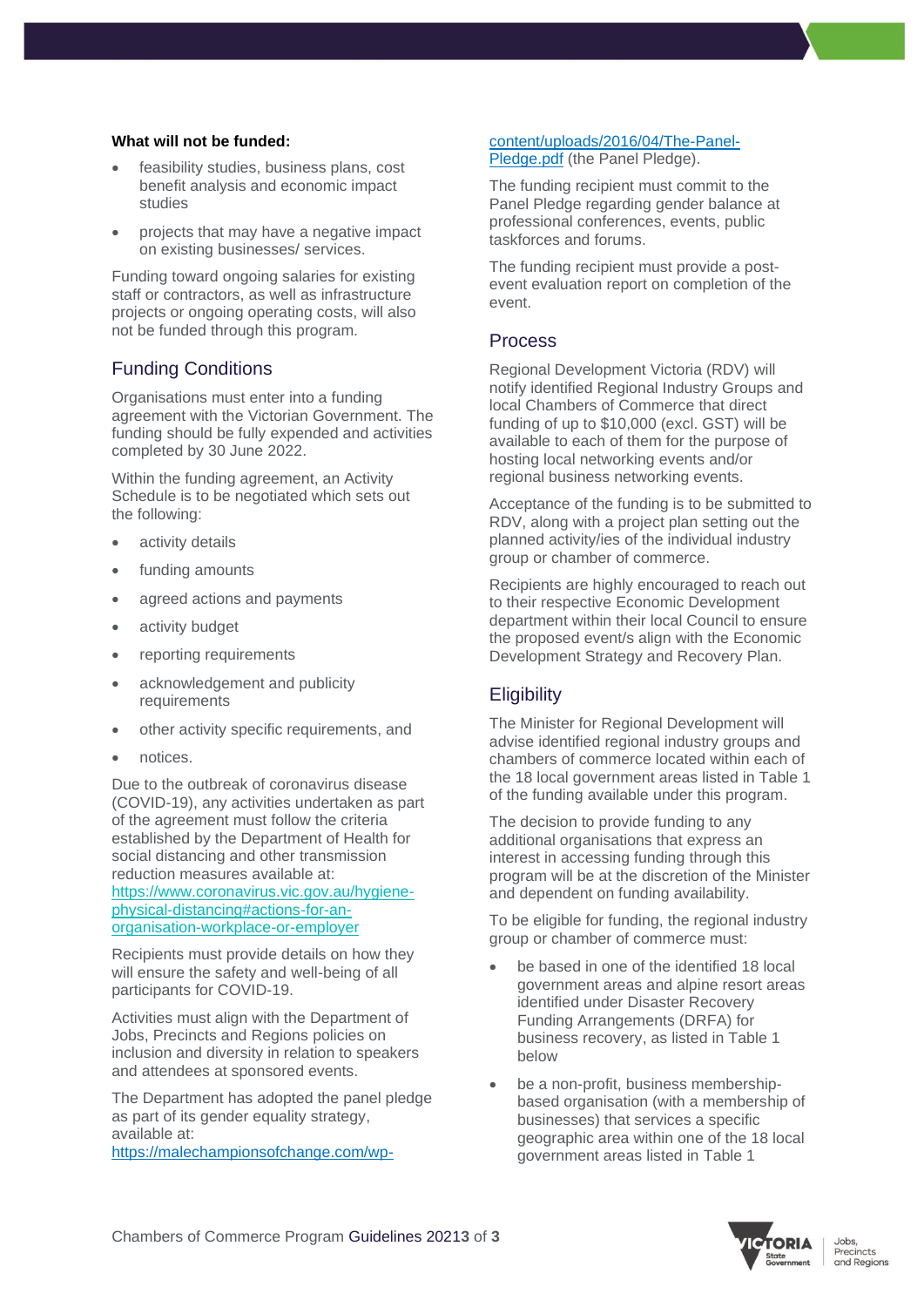- have the core purpose of acting for its members and promoting commerce in a specific geographic area
- hold a current Australian Business Number (ABN) and have held that ABN as at 1 November 2021
- be registered with the responsible federal or state regulator or with the relevant local council.

| Table 1: Eligible Local Government Areas |
|------------------------------------------|
| Alpine                                   |
| Ararat                                   |
| <b>Ballarat</b>                          |
| East Gippsland                           |
| Glenelg                                  |
| <b>Golden Plains</b>                     |
| Greater Bendigo                          |
| Indigo                                   |
| Mansfield                                |
| Moyne                                    |
| Northern Grampians                       |
| Pyrenees                                 |
| Southern Grampians                       |
| Strathbogie                              |
| Towong                                   |
| Wangaratta                               |
| Wellington                               |
| Wodonga                                  |
| <b>Alpine Resort Areas</b>               |
| <b>Falls Creek</b>                       |
| Mount Buller                             |
| Mount Hotham                             |
| <b>Mount Stirling</b>                    |

# **Contacts**

East Gippsland and Wellington should contact Regional Development Victoria - Traralgon. Phone: (03) 5116 7300 or email: [information.traralgon@rdv.vic.gov.au](mailto:information.traralgon@rdv.vic.gov.au)

Alpine, Indigo, Mansfield, Towong and Wangaratta should contact Regional Development Victoria – Wangaratta. Phone: (03) 5722 7101 or email: [information.wangaratta@rdv.vic.gov.au](mailto:information.wangaratta@rdv.vic.gov.au) Strathbogie should contact Regional Development Victoria – Shepparton: Phone (03) 5895 4100 or email: [information.shepparton@rdv.vic.gov.au](mailto:information.shepparton@rdv.vic.gov.au)

Wodonga should contact Regional Development Victoria – Wodonga: Phone: (02) 6059 0200 or email: [information.wodonga@rdv.vic.gov.au](mailto:information.wodonga@rdv.vic.gov.au)

Ararat, Ballarat, Golden Plains and Pyrenees should contact Regional Development Victoria – Ballarat. Phone: (03) 5327 2800 or email: [information.ballarat@rdv.vic.gov.au](mailto:information.ballarat@rdv.vic.gov.au)

Northern Grampians should contact Regional Development Victoria – Horsham. Phone: (03) 4344 3111 or

email: [information.horsham@rdv.vic.gov.au](mailto:information.horsham@rdv.vic.gov.au)

Glenelg, Moyne and Southern Grampians should contact Regional Development Victoria – Warrnambool. Phone: (03) 5561 4135 or email:

#### [information.warrnambool@rdv.vic.gov.au](mailto:information.warrnambool@rdv.vic.gov.au)

Greater Bendigo should contact Regional Development Victoria – Bendigo. Phone: (03) 4433 8000 or email: [information.bendigo@rdv.vic.gov.au](mailto:information.bendigo@rdv.vic.gov.au)

Authorised by the Hon. Mary-Anne Thomas, Minister for Regional Development

Department of Jobs, Precincts and Regions

1 Spring Street Melbourne Victoria 3000

Telephone (03) 9651 9999

© Copyright State of Victoria,

Department of Jobs, Precincts and Regions 2021

Except for any logos, emblems, trademarks, artwork and photography this document is made available under the terms of the Creative Commons Attribution 3.0 Australia license.

This document is also available in an accessible format at<https://djpr.vic.gov.au/>